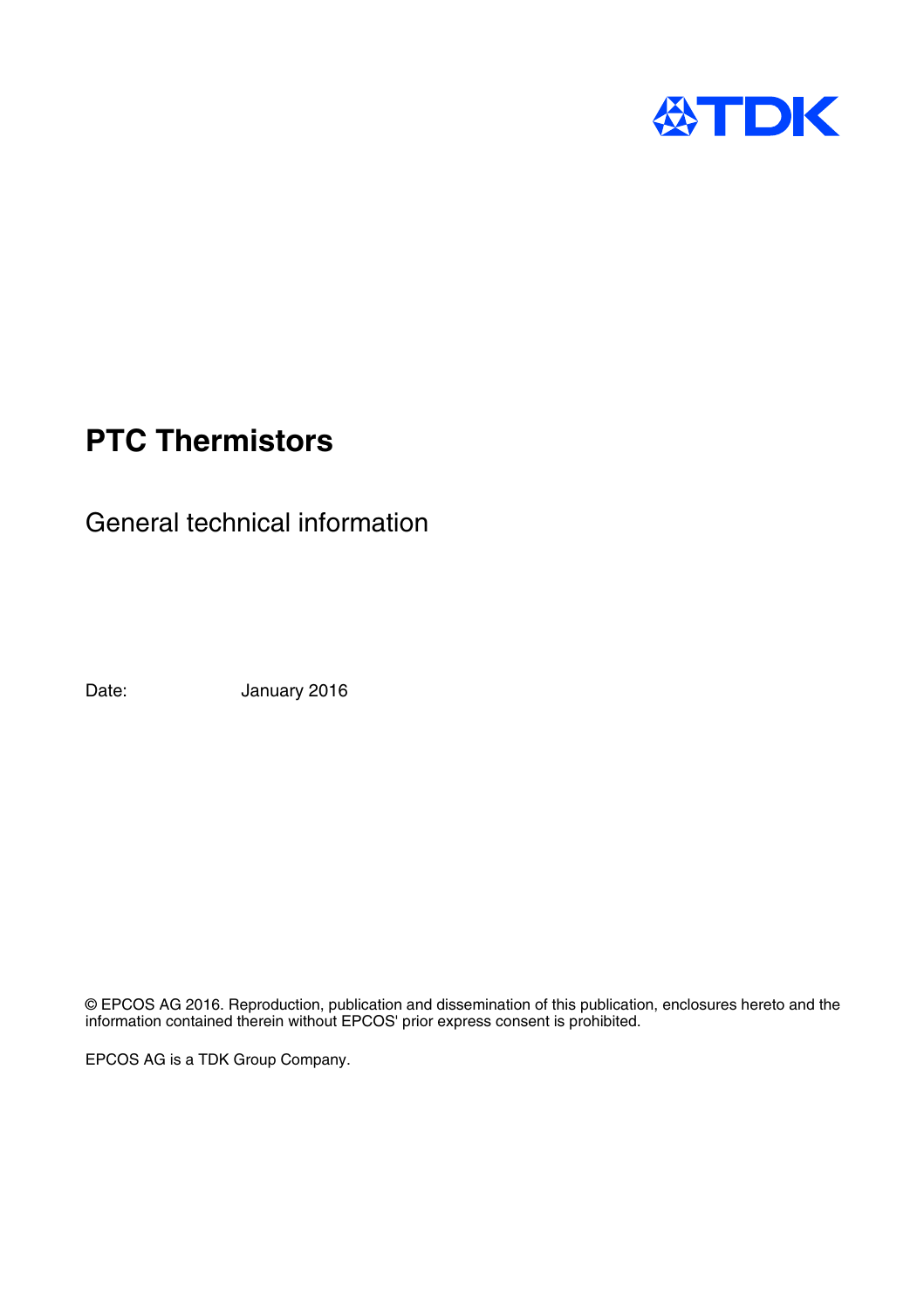

#### **1 Introduction**

PTC thermistors are ceramic components whose electrical resistance rapidly increases when a certain temperature is exceeded. This feature makes them ideal for use in countless applications of modern electrical and electronic engineering, for example as resettable fuses against current overload or as shortcircuit protection in motors. PTC thermistors are used in electronic lamp ballasts and switch-mode power supplies for delayed switching. You find special motor starter PTC thermistors in the compressors of refrigerators for instance. Thermal protection of motors and transformers is another example of the versatility of PTC thermistors. The applications extend to measurement and control engineering, to entertainment, household and automotive electronics, plus data systems and telecommunications of course. PTC thermistors are also suitable as selfregulating heating elements, in auxiliary heating, nozzle heating and carburetor preheating in automobiles, as well as in many domestic appliances such as door locks for washing machines, or glue guns and hair curlers.

The different models of PTC thermistors from EPCOS are equally diverse, offering the matching solution for virtually every application. If you are unable to find the right PTC in this data book, contact one of our sales offices. They will help you, together with the EPCOS development department for PTCs, to find the right solution for your application.

#### **2 Definition**

A PTC thermistor is a thermally sensitive semiconductor resistor. Its resistance value rises sharply with increasing temperature after a defined temperature (reference temperature) has been exceeded.

The very high positive temperature coefficient (PTC) of the resistance above the reference temperature has given the PTC thermistor its name.

Applicable standards are EN 60738-1, IEC 60738-1, DIN 44081 and DIN 44082.

#### **3 Structure and function**

PTC thermistors are made of doped polycrystalline ceramic on the basis of barium titanate. Generally, ceramic is known as a good insulating material with a high resistance. Semiconduction and thus a low resistance are achieved by doping the ceramic with materials of a higher valency than that of the crystal lattice. Part of the barium and titanate ions in the crystal lattice is replaced with ions of higher valencies to obtain a specified number of free electrons which make the ceramic conductive.

The material structure is composed of many individual crystallites (figure 1). At the edge of these monocrystallites, the grain boundaries, potential barriers are formed. They prevent free electrons from diffusing into adjacent areas. The result is high resistance of the grain boundaries. However, this effect is neutralized at low temperatures. High dielectric constants and sudden polarization at the grain boundaries prevent the formation of potential barriers at low temperatures enabling a smooth flow of free electrons.

Above the ferroelectric Curie temperature, dielectric constant and polarization decline so far that there is strong growth of the potential barriers and thus of resistance. In a certain range of tem-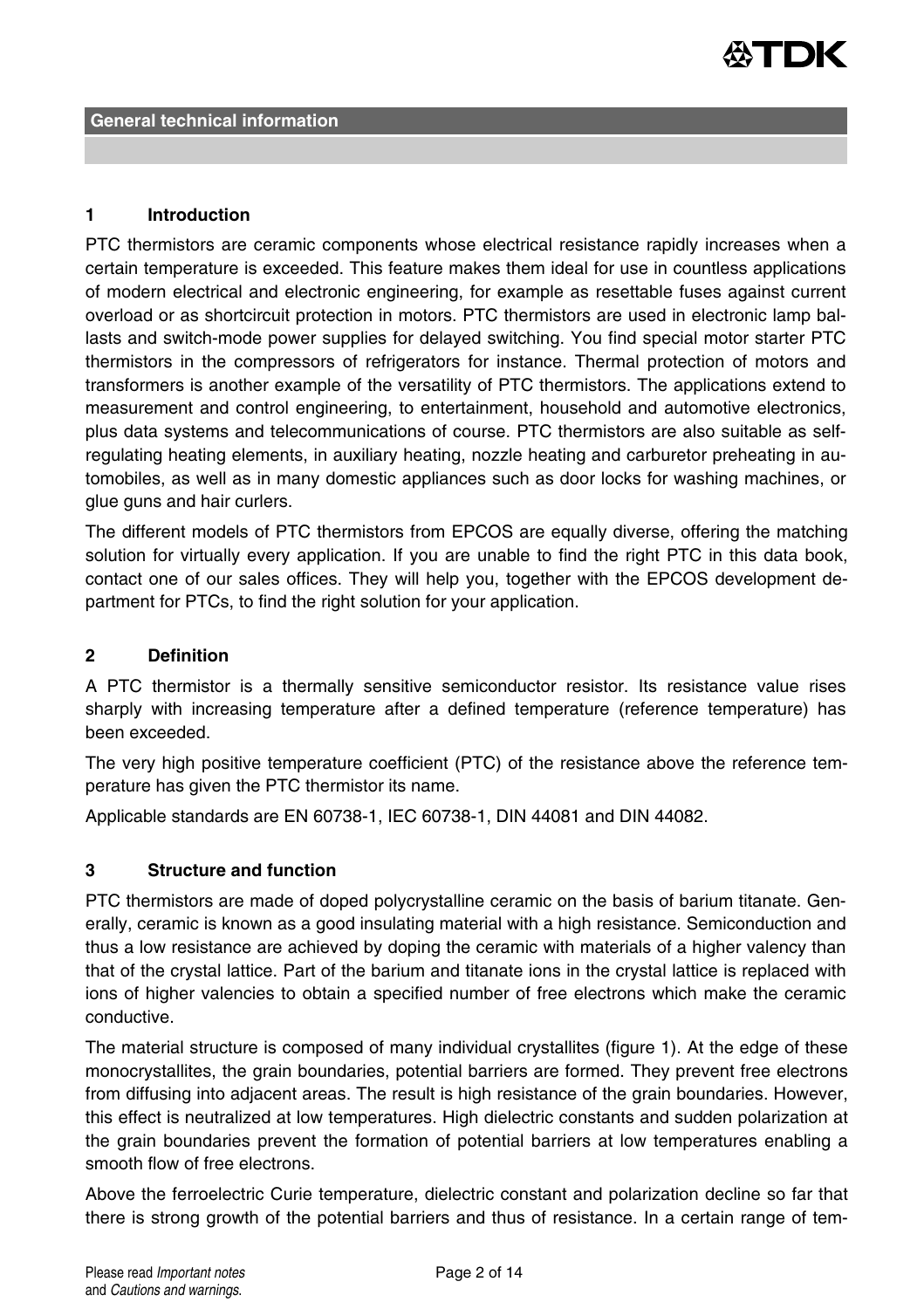

perature above the Curie temperature  $T_c$ , the resistance of the PTC thermistor rises exponentially. Beyond the range of the positive temperature coefficient  $\alpha$  the number of free charge carriers is increased by thermal activation. The resistance then decreases and exhibits a negative temperature characteristic (NTC) typical of semiconductors (see figure 2).



#### Figure 1

Schematic representation of the polycrystalline structure of a PTC thermistor.

The PTC resistance  $R_{\text{PTC}}$  is composed of individual crystal and grain boundary resistances. The grain boundary resistance is strongly temperature dependent.

 $R_{\text{PTC}} = R_{\text{grain}} + R_{\text{grainboundary}}$  $R_{\text{train boundary}} = f(T)$ 



#### Figure 2

 $T_c$  = ferroelectric Curie temperature  $\alpha$  = temperature coefficient

With rising temperature, the resistance of the PTC thermistor initially decreases and rises then steeply. Beyond the range of the positive temperature coefficient  $\alpha$  the resistance again decreases.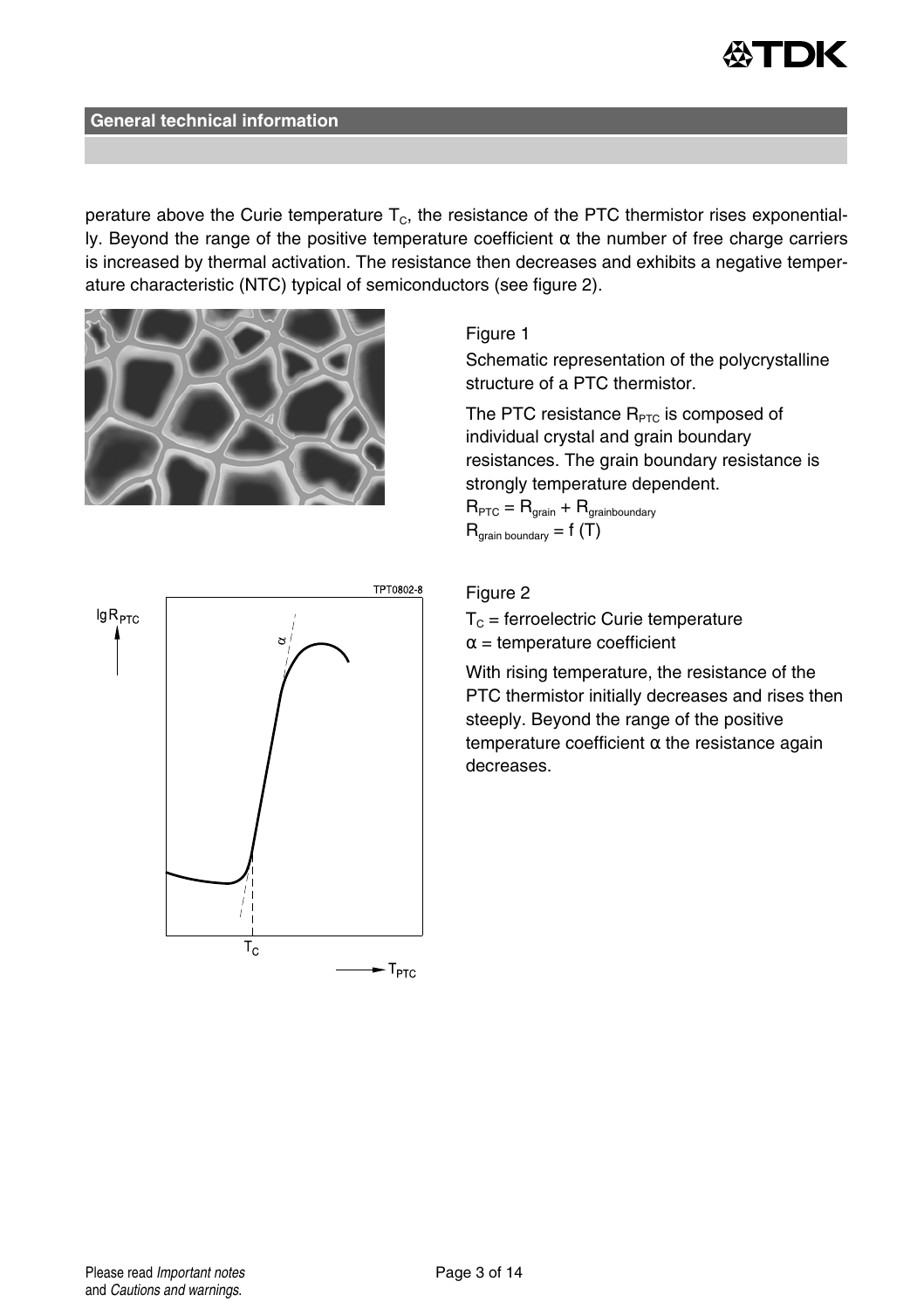

#### **3.1 Ceramic properties**

| <b>Parameter</b>                     |                                     | <b>Unit</b>       | <b>Typical value</b>                       |
|--------------------------------------|-------------------------------------|-------------------|--------------------------------------------|
| Physical values                      | Density                             | q/cm3             | 5.7                                        |
| Thermal values                       | Heat conductance                    | W/mK              | 2.1                                        |
|                                      | Heat capacity                       | $kJ/(kg \cdot K)$ | 0.52                                       |
|                                      | <b>Expansion coefficient</b>        | $10^{-6}$ /K      | 4 below $T_{ref}$<br>14 above $T_{ref}$    |
| Mechanical strength values E modulus |                                     | GPa               | 100 below $T_{ref}$<br>180 above $T_{ref}$ |
|                                      | Shear modulus G                     | GPa               | 40 below $T_{ref}$<br>70 above $T_{ref}$   |
|                                      | Weibull bending tensile<br>strength | <b>MPa</b>        | 100                                        |
|                                      | Weibull compressive<br>strength     | <b>MPa</b>        | 500                                        |
|                                      | Weibull tensile strength            | <b>MPa</b>        | 50                                         |

#### **4 Manufacturing**

Mixtures of barium carbonate, titanium oxide and other materials whose composition produces the desired electrical and thermal characteristics are ground, mixed and compressed into disks, washers, rods, slabs or tubular shapes depending on the application.

These blank parts are then sintered, preferably at temperatures below 1400 °C. Afterwards, they are carefully contacted, provided with connection elements depending on the version and finally coated or encased.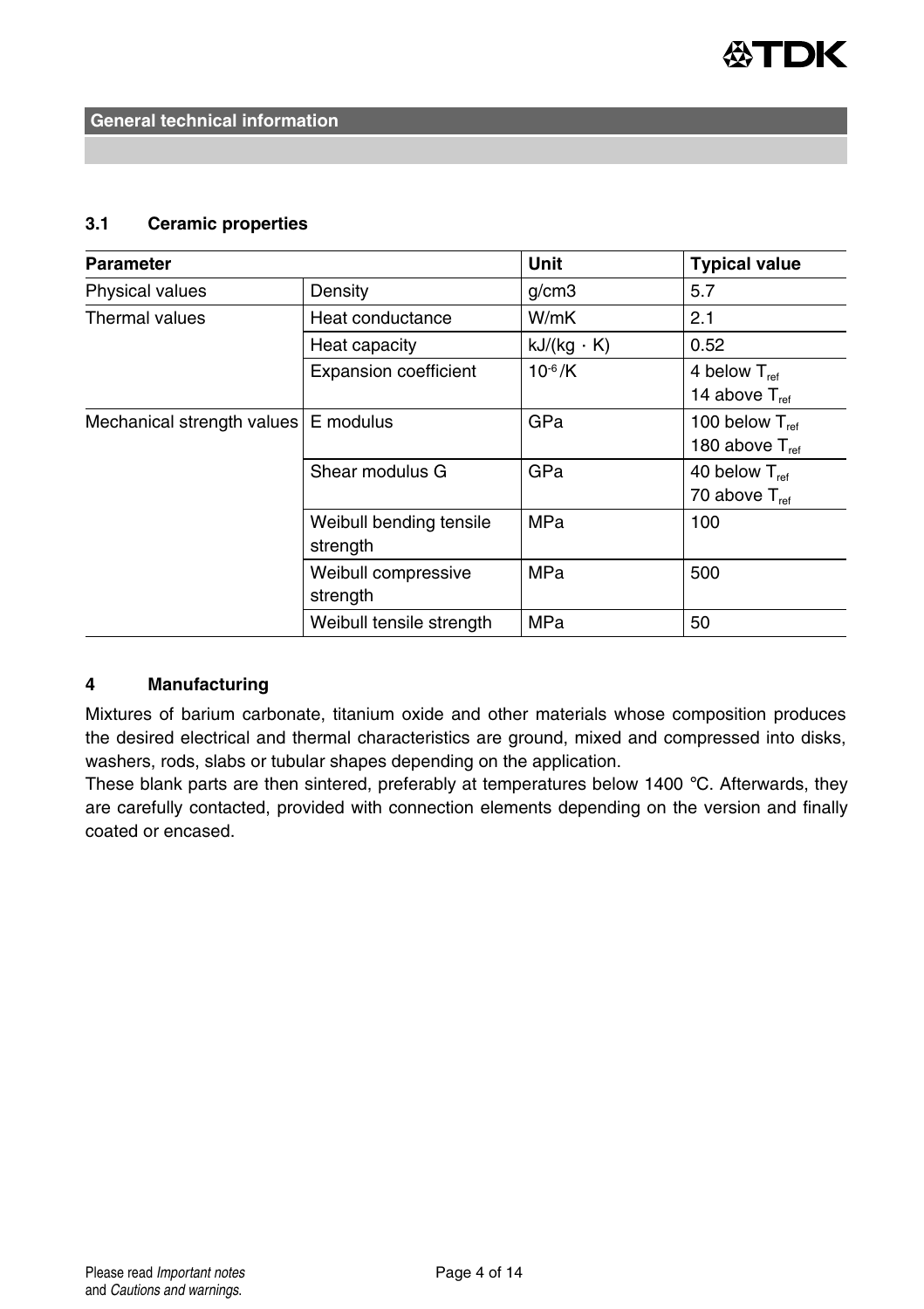

A flow chart in the quality section (chapter "Quality and environment") of this book shows the individual processing steps in detail. The chart also illustrates the extensive quality assurance measures taken during manufacture to guarantee the constantly high quality level of our thermistors.

#### **5 Characteristics**

A current flowing through a thermistor may cause sufficient heating to raise the thermistor's temperature above the ambient. As the effects of self-heating are not always negligible, a distinction has to be made between the characteristics of an electrically loaded thermistor and those of an unloaded thermistor. The properties of an unloaded thermistor are also termed "zero-power characteristics".

#### **5.1 Unloaded PTC thermistors**

#### **5.1.1 Temperature dependence of resistance**

The zero-power resistance value R (T) is the resistance value measured at a given temperature T with the electrical load kept so small that there is no noticeable change in the resistance value if the load is further reduced.

For test voltages, please refer to the individual types (mostly  $\leq 1.0$  V).

Figure 3 shows the typical dependence of the zero-power resistance on temperature. Because of the abrupt rise in resistance (the resistance value increases by several powers of ten), the resistance value is plotted on a logarithmic scale (ordinate) against a linear temperature scale (abscissa).



Figure 3

Typical resistance/temperature characteristic  $R_{\text{PTC}} = f(T_{\text{PTC}})$ 

- R<sub>R</sub> Rated PTC resistance (resistance value at 25 °C)
- $R_{min}$  Minimum resistance
- $T<sub>Rmin</sub>$  Temperature at  $R<sub>min</sub>$
- R<sub>ref</sub> Reference resistance  $R_{ref} = 2 \cdot R_{min}$
- T<sub>ref</sub> Reference temperature (resistance value reaches  $R_{ref} = 2 \cdot R_{min}$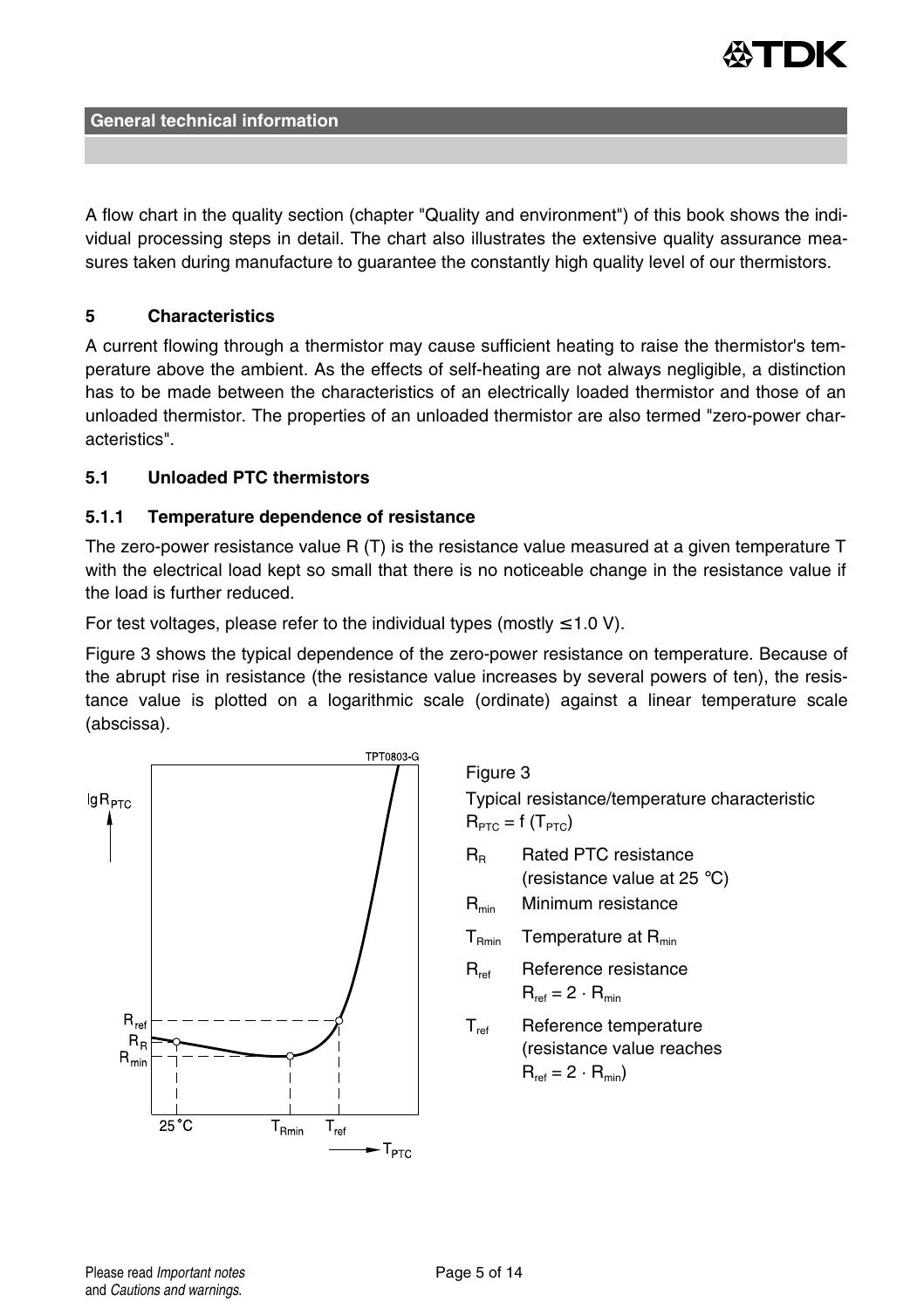

#### **5.1.2 Rated resistance R<sup>R</sup>**

The rated resistance  $R_R$  is the resistance value at temperature  $T_R$ . PTC thermistors are classified according to this resistance value. The temperature  $T_R$  is 25 °C, unless otherwise specified.

## **5.1.3 Minimum resistance Rmin**

The beginning of the temperature range with a positive temperature coefficient is specified by the temperature T<sub>Pmin</sub>. The value of the PTC resistance at this temperature is designated as  $R_{min}$ . This is the lowest zero-power resistance value which the PTC thermistor is able to assume.  $R_{min}$  is often given as a calculable magnitude without stating the corresponding temperature. The  $R_{min}$  values specified in this data book allow for the R tolerance range of the individual types and represent the lower limit.

For PTC heaters the  $R<sub>min</sub>$  values given in the data sheet section are measured at the rated voltage.

## **5.1.4 Reference resistance Rref at reference temperature Tref**

The start of the steep rise in resistance, marked by the reference temperature  $T_{\text{ref}}$ , which corresponds approximately to the ferroelectric Curie point, is significant for the application. For the individual types of PTC thermistors it is defined as the temperature at which the zero-power resistance is equal to the value  $R_{ref} = 2 \cdot R_{min}$ . In the data sheet section we specify typical values of  $T_{ref}$ .

#### **5.1.5 Temperature coefficient** α

The temperature coefficient of resistance  $\alpha$  is defined as the relative change in resistance referred to the change in temperature and can be calculated for each point on the R/T curve by:

$$
\alpha = \frac{1}{R} \cdot \frac{dR}{dT} = \frac{dlnR}{dT} = ln10 \cdot \frac{dlgR}{dT}
$$

In the range of the steep rise in resistance above  $R_{\text{ref}}$ ,  $\alpha$  may be regarded as being approximately constant. The following relation then applies:

$$
R_{\text{PTC}} \le R_1, R_2 \le R_{\text{PTC}} \rightarrow \alpha = \frac{\ln\left(\frac{R_2}{R_1}\right)}{T_2 - T_1}
$$

Within this temperature range, the reverse relation can be equally applied:

$$
R_2 = R_1 \cdot e^{(\text{T}_2 - \text{T}_1)}
$$

The values of  $\alpha$  for the individual types relate only to the temperature range in the steep region of the resistance curve, which is of primary interest for many applications.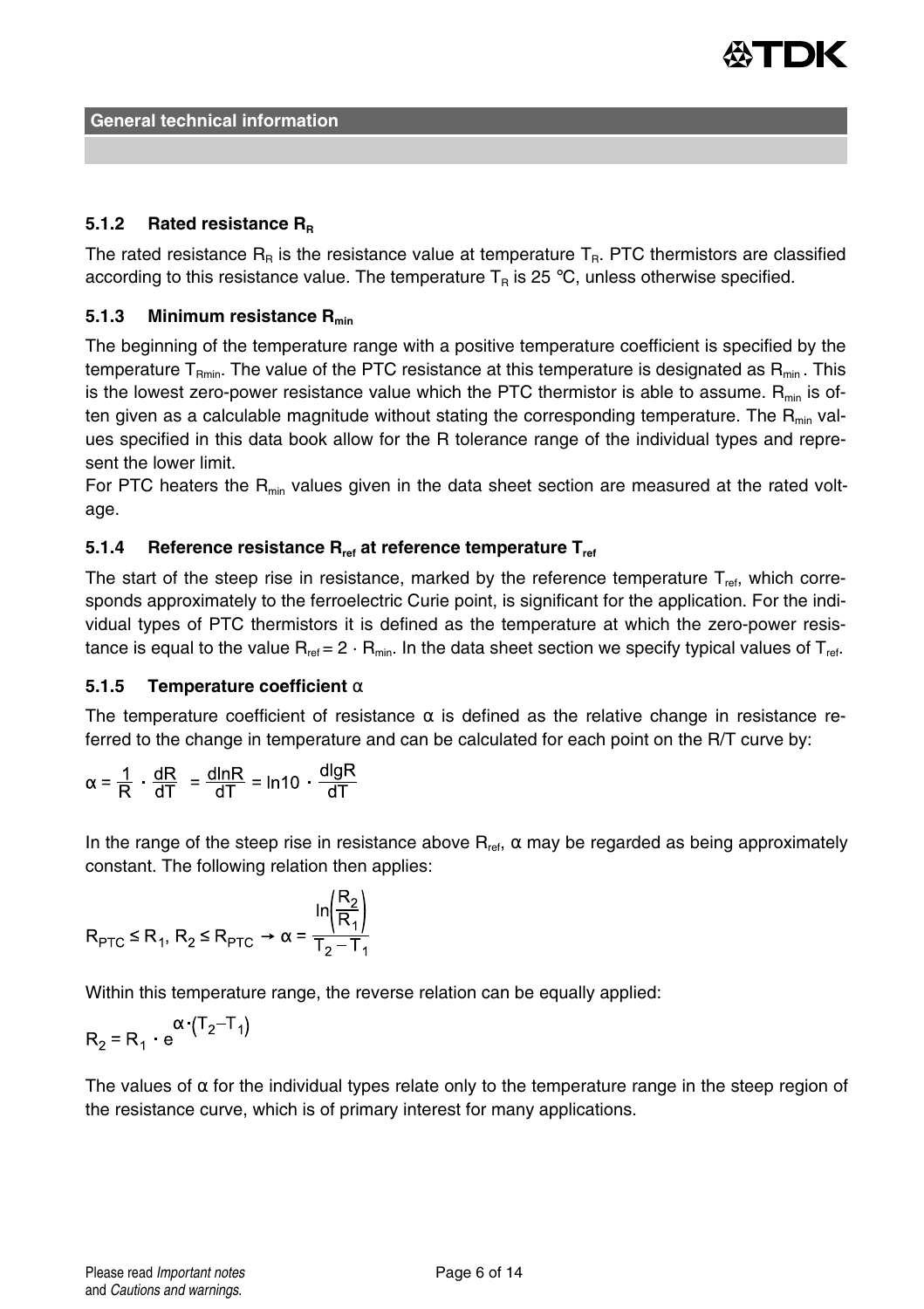

## **5.1.6 Sensing temperature Tsense**

For PTC temperature sensors the pair of values  $T_{\text{sense}}$ ,  $R_{\text{sense}}$  is specified instead of  $T_{\text{ref}}$ ,  $R_{\text{ref}}$ . The temperature relating to a defined resistance value in the steep region of the curve R<sub>sense</sub> is given as the **sensing temperature** T<sub>sense</sub>.

## **5.1.7 Resistance matching R25,match**

The resistance matching  $R_{25,match}$  specifies the resistance tolerance at 25 °C per packing unit. For example, if R<sub>25,match</sub> is specified as  $\pm 0.5 \Omega$ , all parts within one packing unit will not differ by more than 1  $Ω$ .

#### **5.2 Electrically loaded PTC thermistors**

When a current flows through the thermistor, the device will heat up more or less by power dissipation. This self-heating effect depends not only on the load applied, but also on the thermal dissipation factor  $G<sub>th</sub>$  of the thermistor itself.

Self-heating of a PTC thermistor resulting from an electrical load can be calculated as follows:

$$
P = V \cdot I = \frac{dH}{dt} = G_{th} \cdot \left( T - T_A \right) + C_{th} \cdot \frac{dT}{dt}
$$

P Power applied to PTC

V Instantaneous value of PTC voltage

I Instantaneous value of PTC current

- dH/dt Change of stored heating energy over time
- $G<sub>th</sub>$  Thermal dissipation factor of PTC

## **5.2.1 Surface temperature Tsurf**

 $T<sub>surf</sub>$  is the temperature reached on the thermistor's surface when it has been operated at specified rated voltage and in a state of thermal equilibrium with the ambient for a prolonged period of time. The specifications in the data sheet section refer to an ambient temperature of 25 °C and are typical values.

| т                              | Instantaneous temperature of PTC |
|--------------------------------|----------------------------------|
| $T_{\scriptscriptstyle\Delta}$ | Ambient temperature              |
| $C_{th}$                       | Heat capacity of PTC             |
| dT/dt                          | Change of temperature over time  |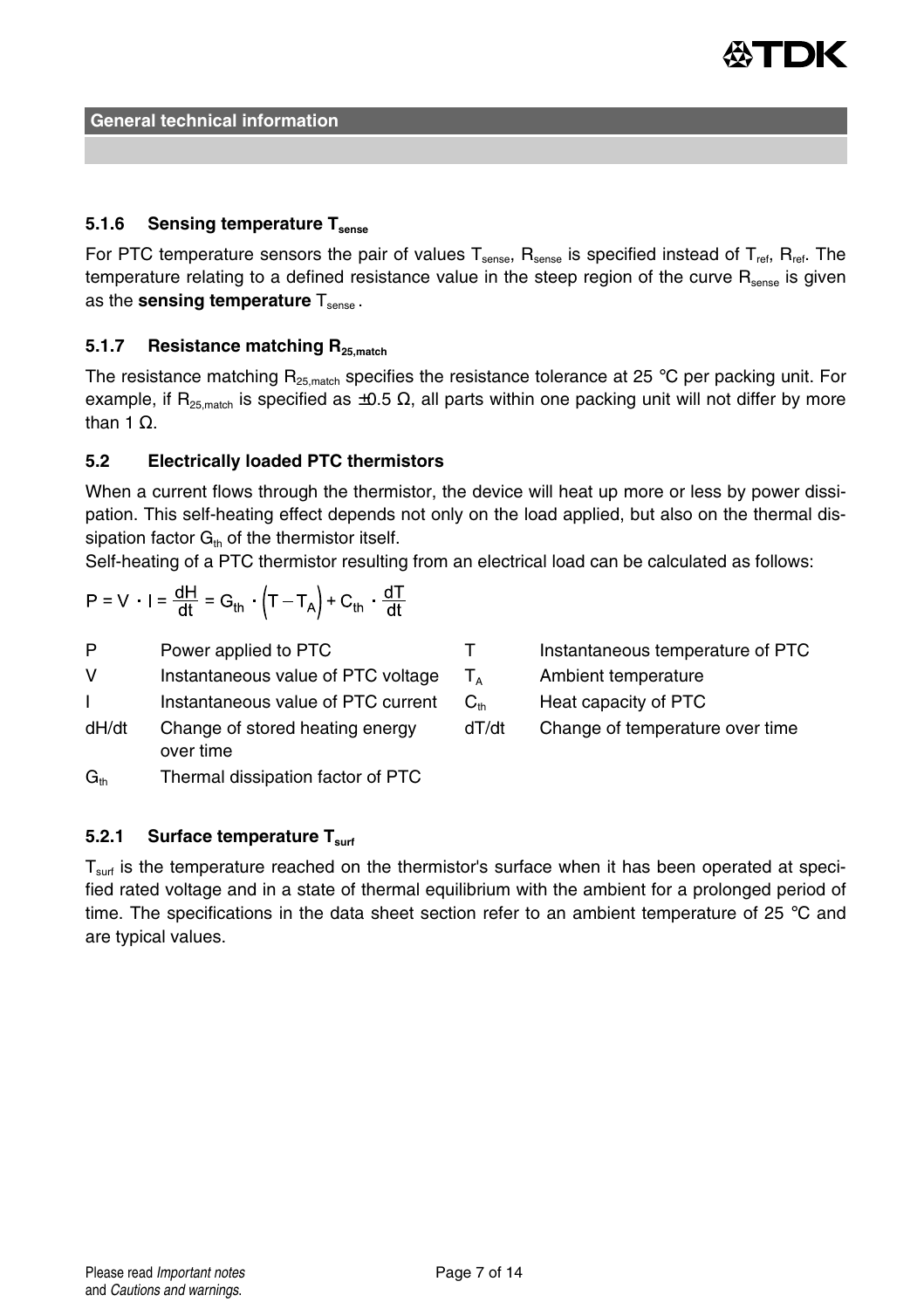

#### **5.2.2 Current/voltage characteristic**

The properties of electrically loaded PTC thermistors (in self-heated mode) are better described by the I/V characteristic than by the R/T curve (see figure 4). It illustrates the relationship between voltage and current in a thermally steady state in still air at 25 °C, unless another temperature is specified.



Figure 4

I/V characteristic of a PTC thermistor

- I. Residual current at applied voltage  $V_{\text{max}}$ (current is balanced)
- $V_{\text{max}}$  Maximum operating voltage
- $V_B$  Rated voltage ( $V_B < V_{max}$ )
- $V_{BD}$  Breakdown voltage ( $V_{BD} > V_{max}$ )

# **5.2.3** Rated current  $I<sub>B</sub>$  and switching current  $I<sub>S</sub>$

It is important to know at which current the PTC thermistor will not trip and at which currents the thermistor will reliably go into high-resistance mode. For this reason we specifiy the rated current  $I<sub>B</sub>$  and the switching current  $I<sub>S</sub>$ .

**Rated current**  $I_R$ **: At currents**  $\leq I_R$  **the PTC thermistor reliably remains in low-resistance mode.** 

**Switching current**  $I_s$ **: At currents**  $\geq I_s$  **the PTC thermistor reliably goes into high-resistance mode.** 

The currents specified in the data sheets refer to  $T_A = 25 \degree C$ , unless otherwise stated.

## **5.2.4 Residual current I<sup>r</sup>**

The **residual current** I<sub>r</sub> is the current developed at applied maximum operating voltage V<sub>max</sub> and at thermal equilibrium (steady-state operation). The currents specified in the data sheets refer to  $T_A = 25$  °C.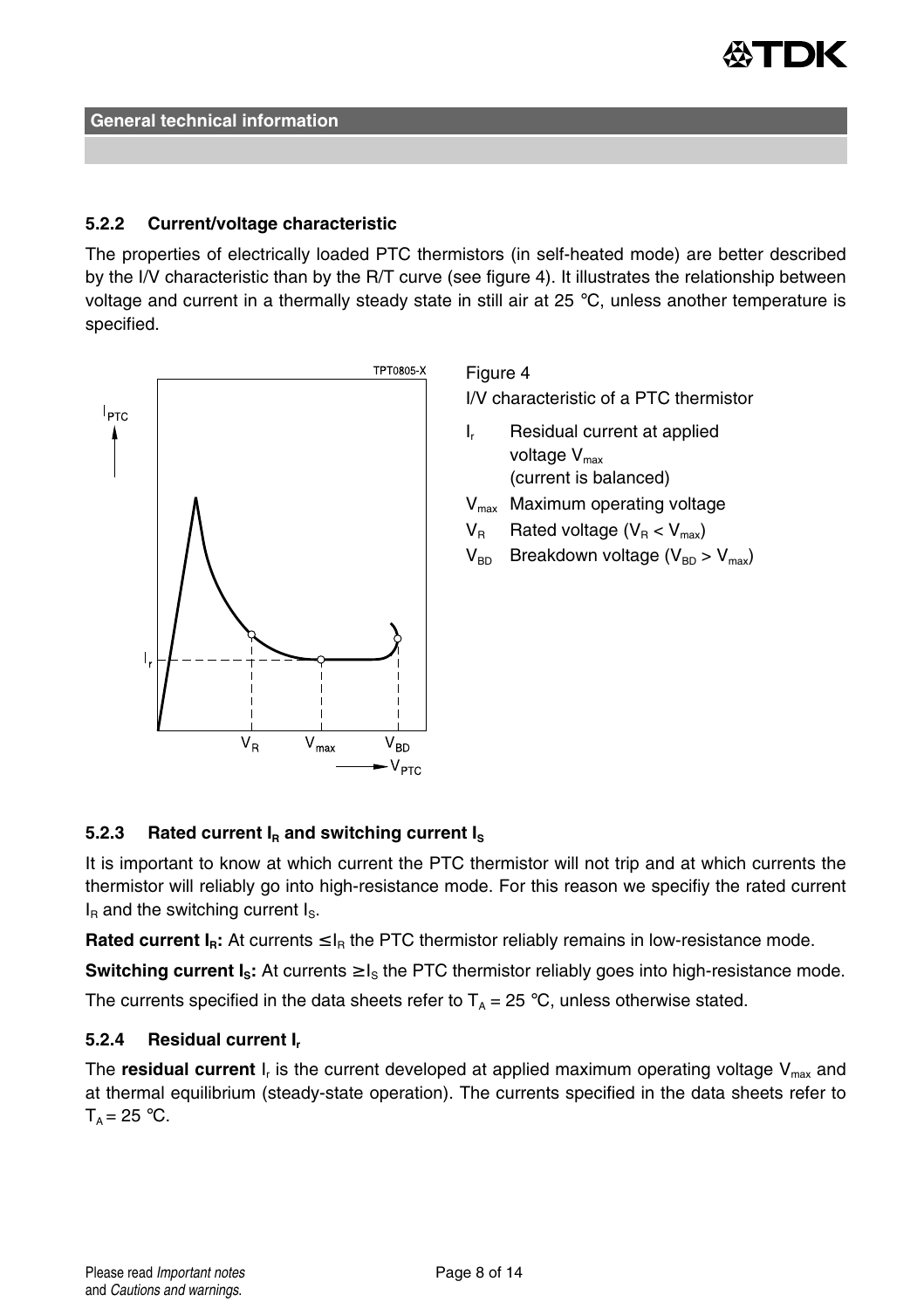

## 5.2.5 Maximum rated current I<sub>max</sub> and maximum switching current I<sub>Smax</sub>, permissible num**ber of switching cycles N**

In electrically loaded PTC thermistors electrical power is converted into heat. The high loads generated for a short period of time during the heating phase (the PTC thermistor is in low-resistance mode when the operating voltage is applied) are limited by the specification of maximum permissible currents  $I_{max}$ ,  $I_{Smax}$  and voltages  $V_{max}$  in the data sheet section.

The number of heating processes is also an important criterion. The permissible number of switching cycles not affecting function or service life N is given in the data sheets and applies to operation at specified maximum loads.

# **5.2.6 Maximum operating voltage Vmax, rated voltage VR, maximum measuring voltage** V<sub>meas, max</sub>, breakdown voltage V<sub>BD</sub>, maximum link voltage V<sub>link, max</sub> and maximum fault **voltage VF,max**

The **maximum operating voltage Vmax** is the highest voltage which may be continuously applied to the thermistor at the ambient temperatures specified in the data sheets (still air, steady-state, high-resistance mode).

The **rated voltage**  $V_R$  is the supply voltage lying below  $V_{max}$ .

The **maximum measuring voltage Vmeas,max** is the highest voltage that may be applied to the thermistor for measuring purposes (only applies to sensors).

The **breakdown voltage V<sub>BD</sub>** is the measure of a thermistor's maximum voltage handling capability. Beyond  $V_{BD}$  the PTC thermistor no longer exhibits its characteristic properties.

The **maximum link voltage Vlink,max** is the maximum DC voltage which can occur across the DC link or filter capacitor.

The **maximum fault voltage VF,max** is the highest voltage that is permitted to be applied across the PTC thermistor in protection mode.

## **5.2.7** Switching time t<sub>s</sub>

If  $V_{\text{max}}$  and  $I_{\text{max}}$  are known, it is possible to describe the PTC thermistor's switch-off behavior in terms of **switching time tS.** This is the time it takes at applied voltage for the current passing through the PTC to be reduced to half of its maximum value. The t<sub>s</sub> values apply to  $T_A = 25 \degree C$ .

## **5.2.8 Insulation test voltage Vins**

The insulation test voltage  $V_{ins}$  is applied between the body of the thermistor and its encapsulation for a test period of 5 s.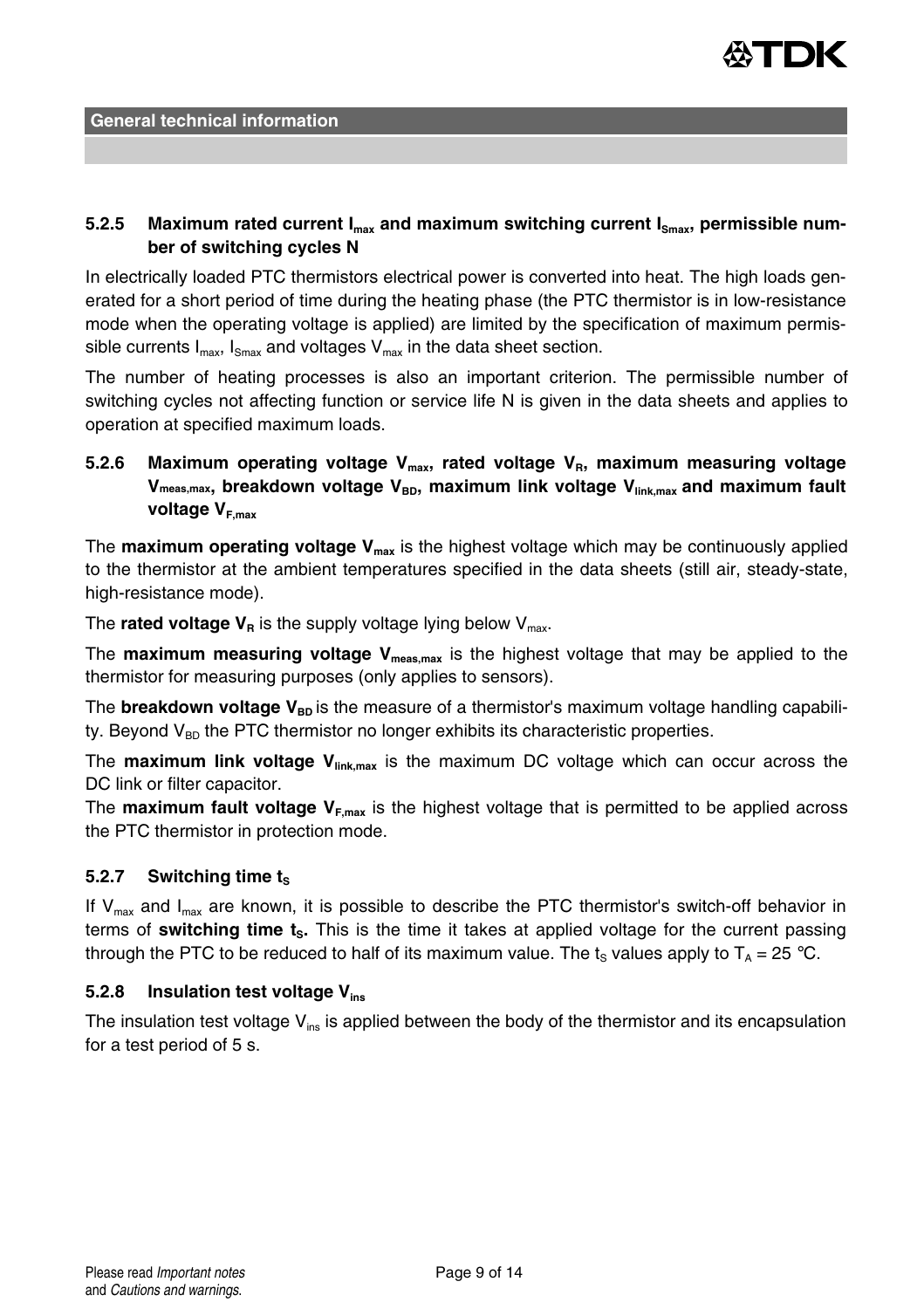

## **5.3 Thermal characteristics**

## **5.3.1 Thermal cooling time constant** τ<sub>th</sub>

The thermal cooling time constant refers to the time necessary for an unloaded thermistor to vary its temperature by 63.2% of the difference between its mean temperature and the ambient temperature.

Equation for temperature change:  $T(t_2) = T(t_1) - 0.632$  ( $T(t_1) - T_A$ ) with  $t_2 - t_1 = \tau_{th}$ 

## **5.3.2 Thermal threshold time t<sup>a</sup>**

The thermal threshold time  $t_a$  is the time an unloaded PTC thermistor needs to increase its temperature from starting temperature (25 °C) to reference temperature  $T_{ref}$  or sensing temperature Tsense by external heating.

#### **5.3.3 Response time t<sup>R</sup> for level sensors**

The response time  $t<sub>p</sub>$  is the time a PTC thermistor requires to recognize the change of power dissipation resulting from a change of the surrounding medium at applied voltage. After this period of time the residual currents assigned to the individual media become effective in the device.

#### **5.3.4 Settling time t<sup>E</sup> for level sensors**

The settling time  $t<sub>E</sub>$  refers to the time the PTC thermistor needs to reach operating condition after the operating voltage has been applied.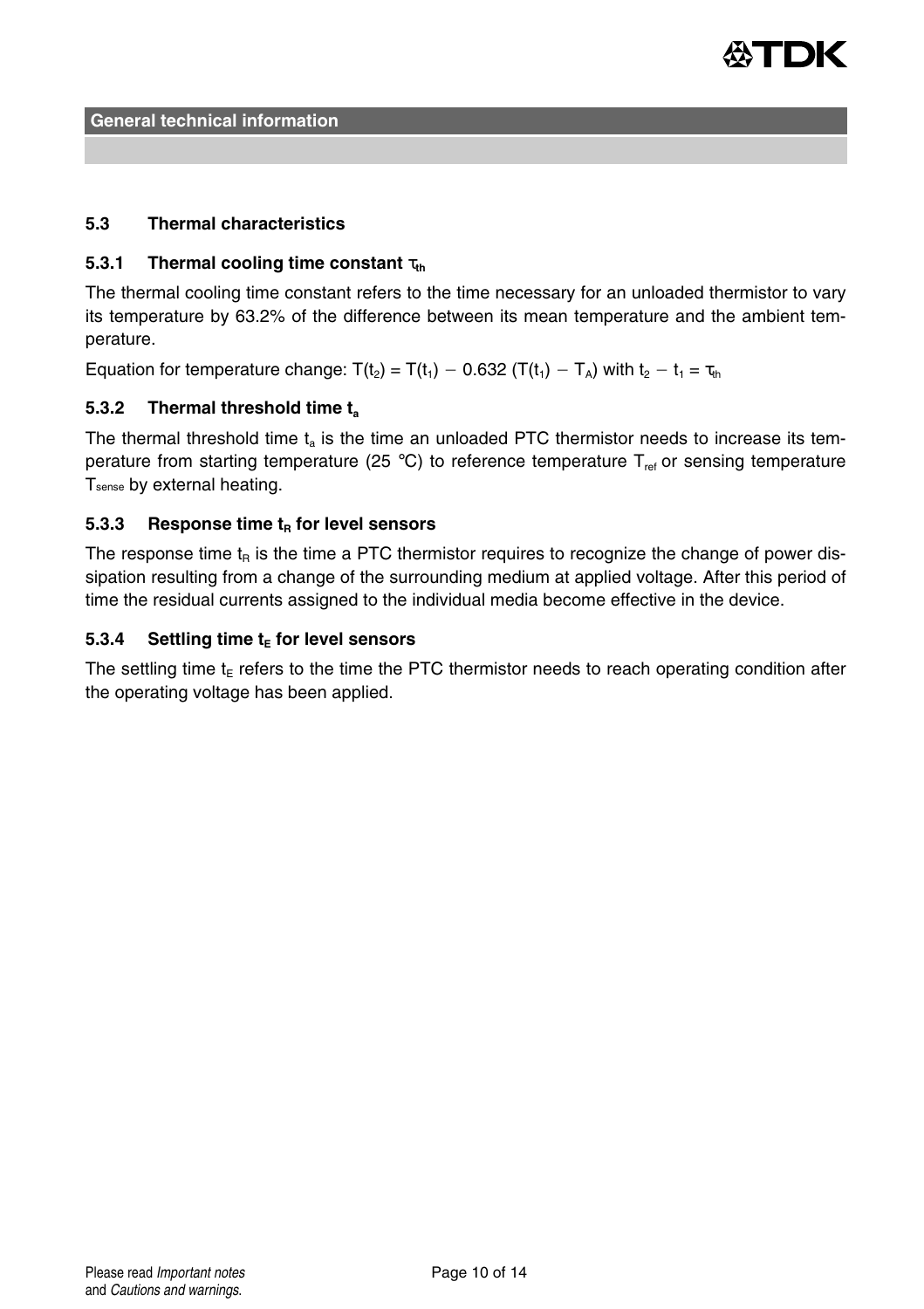

#### **6 Notes on operating mode**

#### **6.1 Voltage dependence of resistance**

The R/T characteristic shows the relationship between resistance and temperature at zero power, i.e. when self-heating of the PTC thermistor is negligible.

The resistance of the PTC thermistor is composed of the grain resistance and the grain boundary transition resistance. Particularly in the hot state, the strong potential barriers are determining resistance. Higher voltages applied to the PTC thermistor therefore drop primarily at the grain boundaries with the result that the high field strengths dominating here produce a break-up of the potential barriers and thus a lower resistance. The stronger the potential barriers are, the greater is the influence of this "varistor effect" on resistance. Below the reference temperature, where the junctions are not so marked, most of the applied voltage is absorbed by the grain resistance. Thus the field strength at the grain boundaries decreases and the varistor effect is quite weak.

Figure 5 shows the typical dependence of resistance on field strength. It can be seen that the difference in resistance is largest between  $R(E_1)$ ,  $R(E_2)$  and  $R(E_3)$  at temperature  $T_{\text{max}}$  and thus in the region of maximum resistance.



Due to this dependence on the positive temperature coefficient of the field strength, operation on high supply voltages is only possible with PTC thermistors that have been designed for this purpose by means of appropriate technological (grain size) and constructional (device thickness) measures.

The R/T curves in the data sheet section are zero-power characteristics, unless otherwise stated.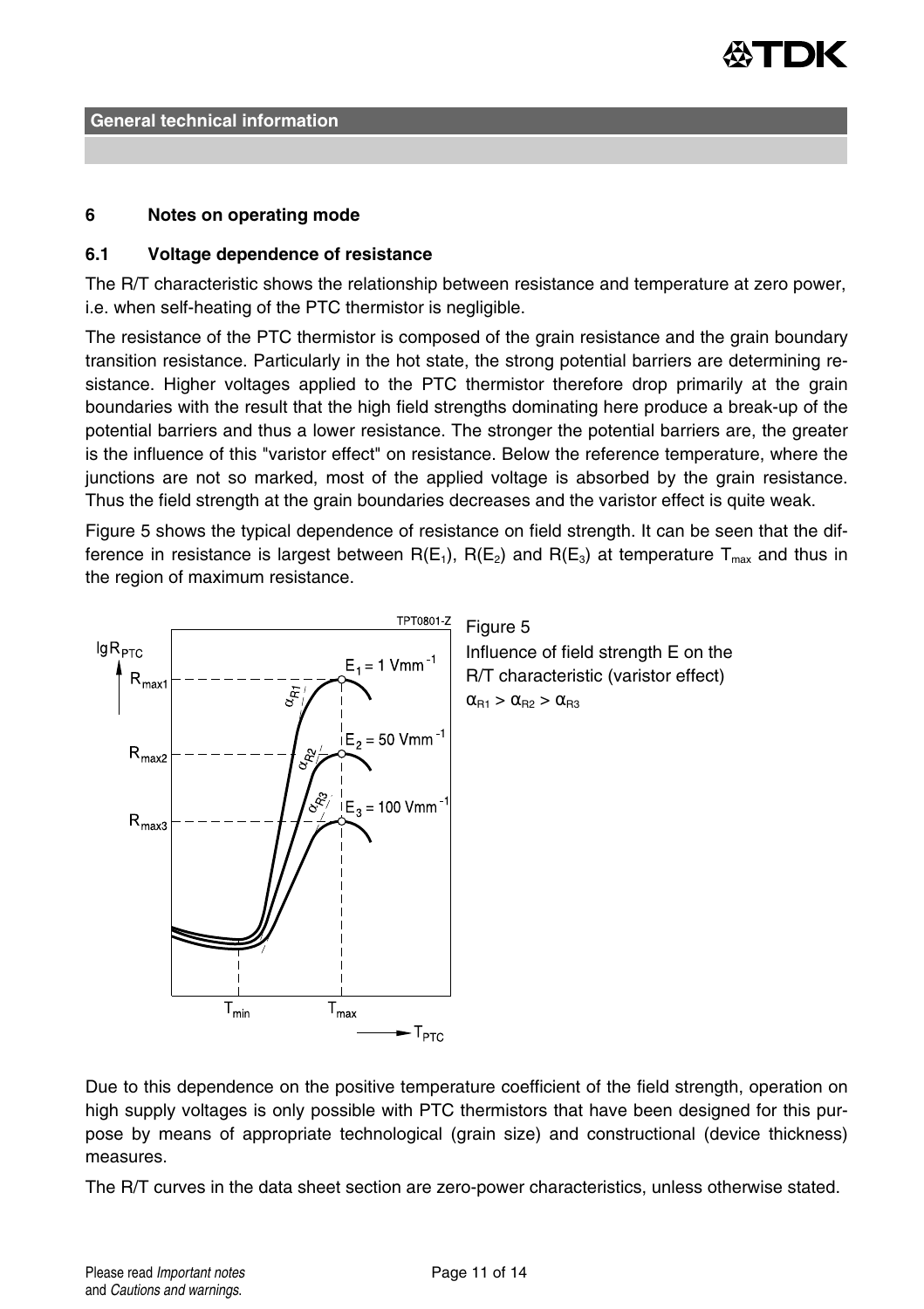

#### **6.2 Frequency dependence of resistance**

Due to the structure of the PTC thermistor material, the PTC thermistor on AC voltage is not a purely ohmic resistor. It acts as a capacitive resistor because of the grain boundary junctions (see equivalent circuit diagram, figure 6).



Figure 6 Equivalent circuit diagram of PTC thermistor on AC voltage

The impedance measured at AC voltage decreases with increasing frequency. The dependence of the PTC resistance on temperature at different frequencies is shown in figure 7. So use of the PTC thermistor in the AF and RF ranges is not possible, meaning that applications are restricted to DC and line frequency operation.



Figure 7 Influence of frequency on R/T characteristic

## **6.3 Influence of heat dissipation on PTC temperature**

Figure 8 shows the electrical power  $P_{el}$  converted in a PTC thermistor as a function of its temperature. At a given operating voltage an operating point is established in the PTC depending on the ambient temperature and thermal conduction from the thermistor to the environment.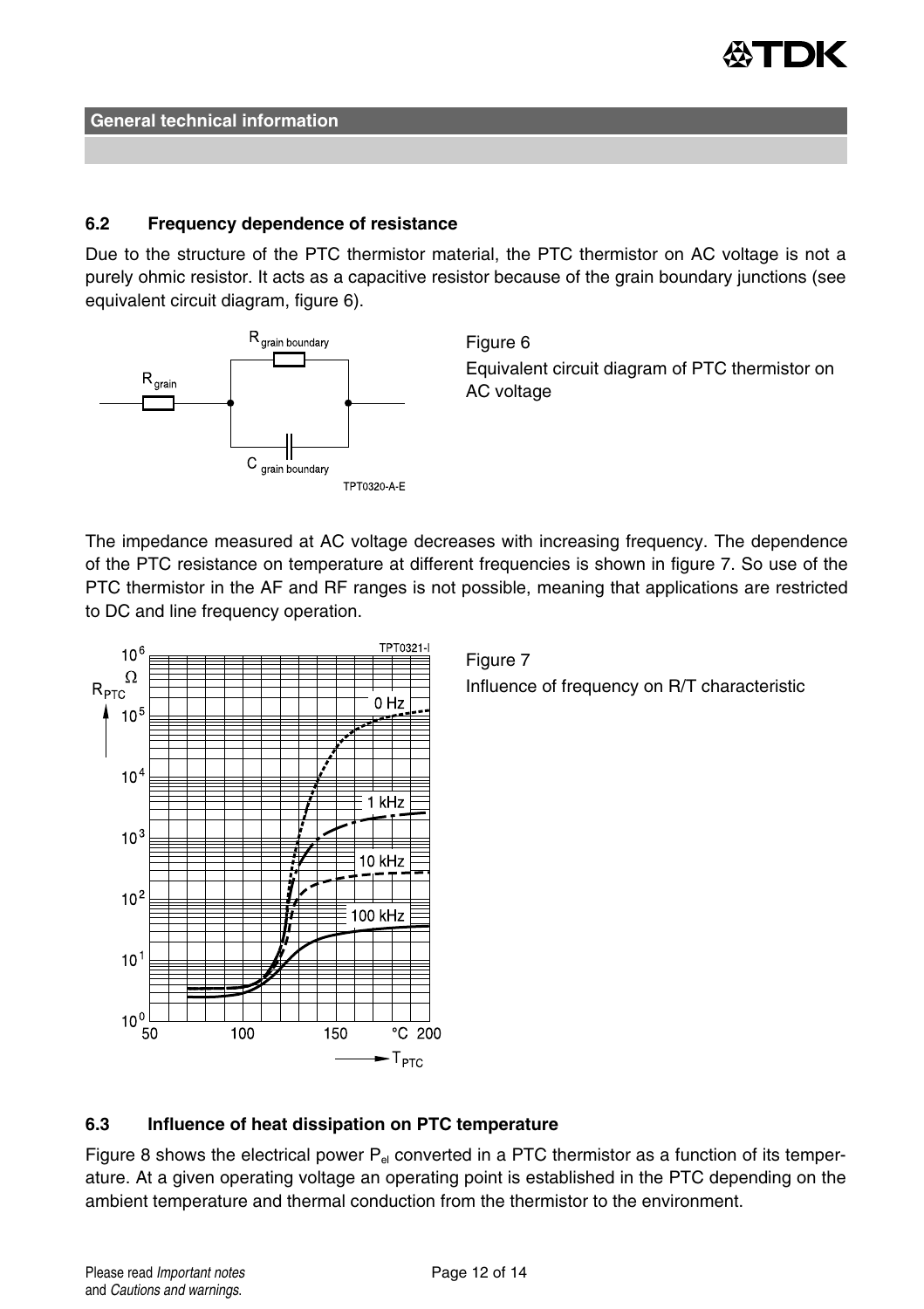

The PTC thermistor heats up to an operating temperature above the reference temperature, for example (operating point  $A_1$  in figure 8). If the ambient temperature rises or the heat transfer to the environment decreases, the heat generated in the PTC thermistor can no longer be dissipated so the PTC will increase its temperature. Its operating point moves down the curve, e. g. to  $A_2$ , causing a considerable reduction in current.

This limiting effect is maintained as long as  $T<sub>max</sub>$  is not exceeded. An increase in temperature beyond  $T_{\text{max}}$  would lead to the destruction of the PTC thermistor at a given operating voltage.



Figure 8 **Figure 9** Electrical power  $P_{el}$  in a PTC thermistor versus PTC temperature

Influence of the ambient temperature on the I/V characteristic

#### **6.4 Influence of ambient temperature on the I/V characteristic**

Figure 9 shows two I/V characteristics of one and the same PTC thermistor for two different ambient temperatures T<sub>1</sub> and T<sub>2</sub>, with T<sub>1</sub> < T<sub>2</sub>. At the higher temperature the PTC thermistor has a higher resistance value although the conditions are otherwise the same. Therefore, it carries less current. The curve for T<sub>2</sub> is thus below that for T<sub>1</sub>. The breakdown voltage, too, depends on the ambient temperature. If the latter is higher, the PTC thermistor reaches the critical temperature where breakdown occurs on lower power or operating voltage.  $V_{BD2}$  is therefore lower than  $V_{BD1}$ .